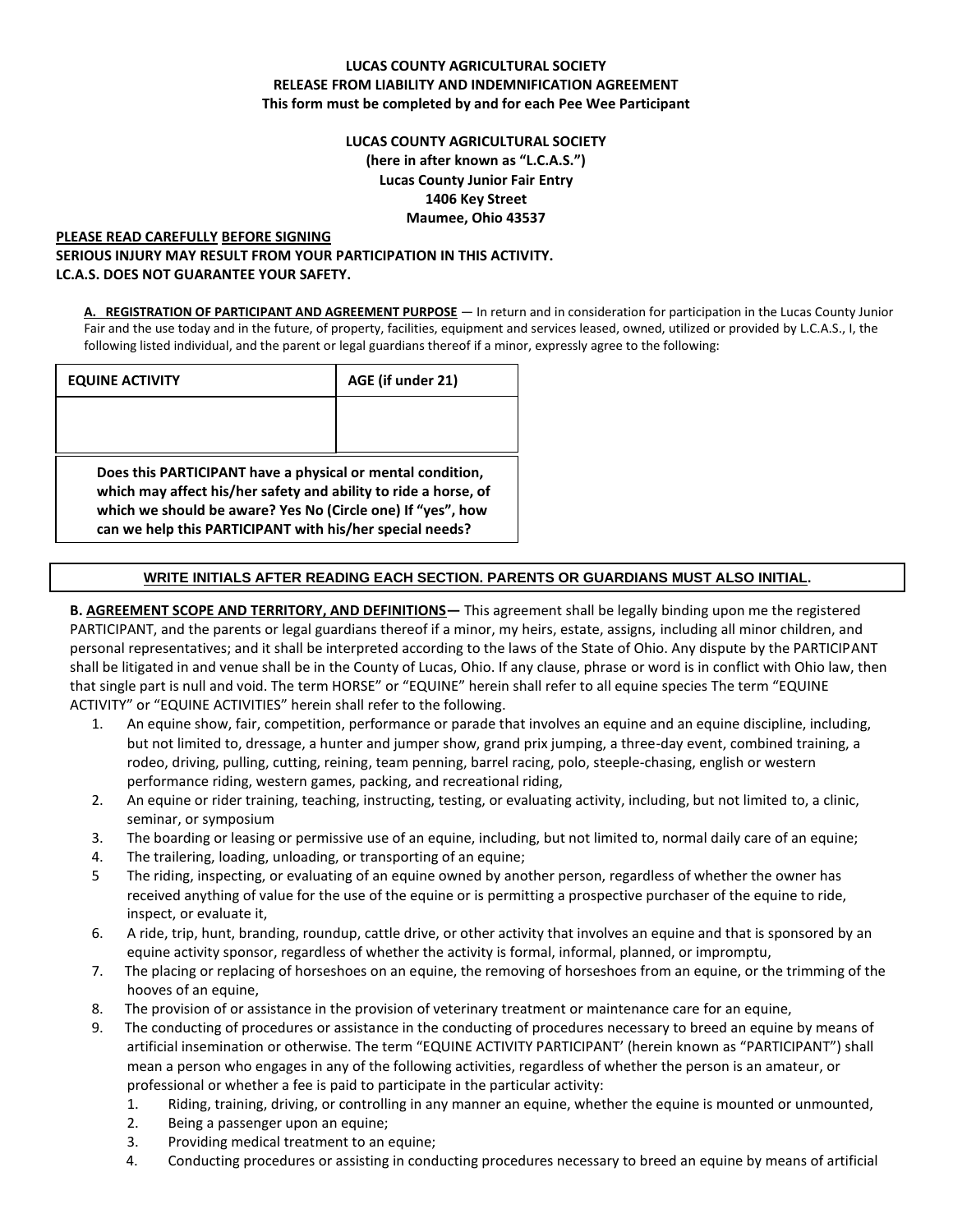insemination or otherwise,

- 5. Assisting a person who is engaged in an activity describe in Item 1, 2, or 3
- 6. Sponsoring an equine activity;
- 7. Being a spectator at an equine activity.

The terms "I", "Me", and "MY" shall herein refer to the above registered PARTICIPANT and the parents or legal guardians thereof if a minor INITIALS: /

#### **PLEASE READ CAREFULLY BEFORE SIGNING**

#### **WRITE INITIALS AFTER READING EACH SECTION. PARENTS OR GUARDIANS MUST ALSO INITIAL**

**C. INHERENT RISKS OF EQUINE ACTIVITIES—** I UNDERSTAND AND ACKNOWLEDGE THAT: there are risks in and around equine activities. Further the PARTICIPANT understands and acknowledges that L.CA.S. as an equine activity sponsor, an equine professional, a trainer/instructor and/or stable manager, is not liable for an injury to, or the death of, PARTICIPANT or loss to the person or property of PARTICIPANT, resulting from the INHERENT RISK OF EQUINE ACTIVITIES. Ohio Revised Code Section 2305.321 provides that an "INHERENT RISK OF EQUINE ACTIVITIES" includes but is not limited to:

- (a) The propensity of an equine to behave in ways that may result in injury, death, or loss to persons on or around the equine,
- (b) The unpredictability of an equine's reaction to sounds, sudden movement, unfamiliar objects, persons, or other animals,
- (c) Hazards, including, but not limited to, surface or subsurface conditions;
- (d) A collision with another equine, another animal, a person, or an object;
- (e) The potential of an equine activity participant to act in a negligent manner that may contribute to injury, death, or loss to the person of the participant or to other persons, including, but not limited to, failing to maintain control over an equine or failing to act within the ability of the participant. INITIALS:  $/$

**D. NATURE OF HORSES—** I UNDERSTAND THAT: No horse is a completely safe horse. If a horse is frightened or provoked, and sometimes for no apparent reason at all, it may divert from 'its training and act according to its natural survival instincts which may include, but are not limited to: stopping short, changing directions or speed at will; shifting its weight; bucking, rearing, kicking, biting, or running from danger. I understand that this type of horse behavior is an INHERENT RISK OF EQUINE ACTIVITIES. INITIALS: /

**E. CONDITIONS OF NATURE**-- I UNDERSTAND THAT: L.C.A.S. is NOT responsible for total or partial acts, occurrences, or elements of nature that can scare a horse, cause it to fall, or react in some other unsafe way. SOME EXAMPLES ARE: Thunder, lightning, rain, wind, water, wild and domestic animals, insects, which may walk, run, or fly near, or bite or sting a horse or person; and irregular footing on out-of-door land which is subject to constant change in condition according to weather, temperature, and natural and man-made changes in landscape. I understand that a horse's reaction to conditions of nature is an INHERENT RISK OF EQUINE ACTIVITIES. INITIALS: *I*

**F. PARTICIPANT RESPONSIBILITY**-- I UNDERSTAND THAT: The PARTICIPANT is in primary control of the horse. The PARTICIPANT'S safety largely depends upon his/her ability to carry out simple instructions, and his/her ability to remain balanced aboard the moving animal. I AGREE THAT. The PARTICIPANT shall be responsible for his/her own safety, and that of an unborn child if the PARTICIPANT is pregnant. L.C.A.S. advises pregnant women not to ride horses, unless permission is given under advice of her physician. I FURTHER AGREE THAT: I will abide by all of the rules and regulations of the Lucas County Agricultural Society, the state and county 4H departments and the Saddle Horse Advisory Committee, and that I am responsible to use protective riding apparel and protective gear (i.e. hunt cap, paddock boots, chaps or breeches) whenever I am participating in an equine activity. INITIALS: **/**

**G. PARTICIPANT EXPERIENCE— I** UNDERSTAND THAT: The safe participation in some of the activities sponsored by L.C.A.S. requires some training, skill or experience. I AGREE THAT: the PARTICIPANT has received or taken part in prior formal training, tutoring or experience sufficient to safely complete any activities the PARTICIPANT engages in. I FURTHER AGREE THAT: the PARTICIPANT shall be responsible to make the determination regarding his/her own abilities, skill or experience.

**H. PARTICIPANT INSURANCE—** I AGREE THAT should emergency medical treatment be required, I and/or my own accident/medical insurance company **shall pay for** ALL such incurred expenses. My accident/medical insurance company is \_ my policy number is \_\_\_\_\_\_\_\_\_\_\_\_\_\_\_\_\_\_\_\_\_\_\_\_\_\_\_\_\_\_\_\_\_\_. FURTHER UNDERSTAND THAT: I am responsible for full and complete coverage, in an amount of not less than \$25,000 per occurrence, for any horse and personal property which I bring onto **any property leased,** utilized or owned by L.C.A.S., and that my participation may be conditioned upon demand of acceptable proof of such insurance. INITIALS: *I*

**I. MEDICAL AUTHORIZATION**— I AUTHORIZE L.C.A.S. to seek medical attention, should emergency medical treatment be required, for my person or any horse which I bring onto any property leased, utilized or owned by L.C.A.S. INITIALS: **/**